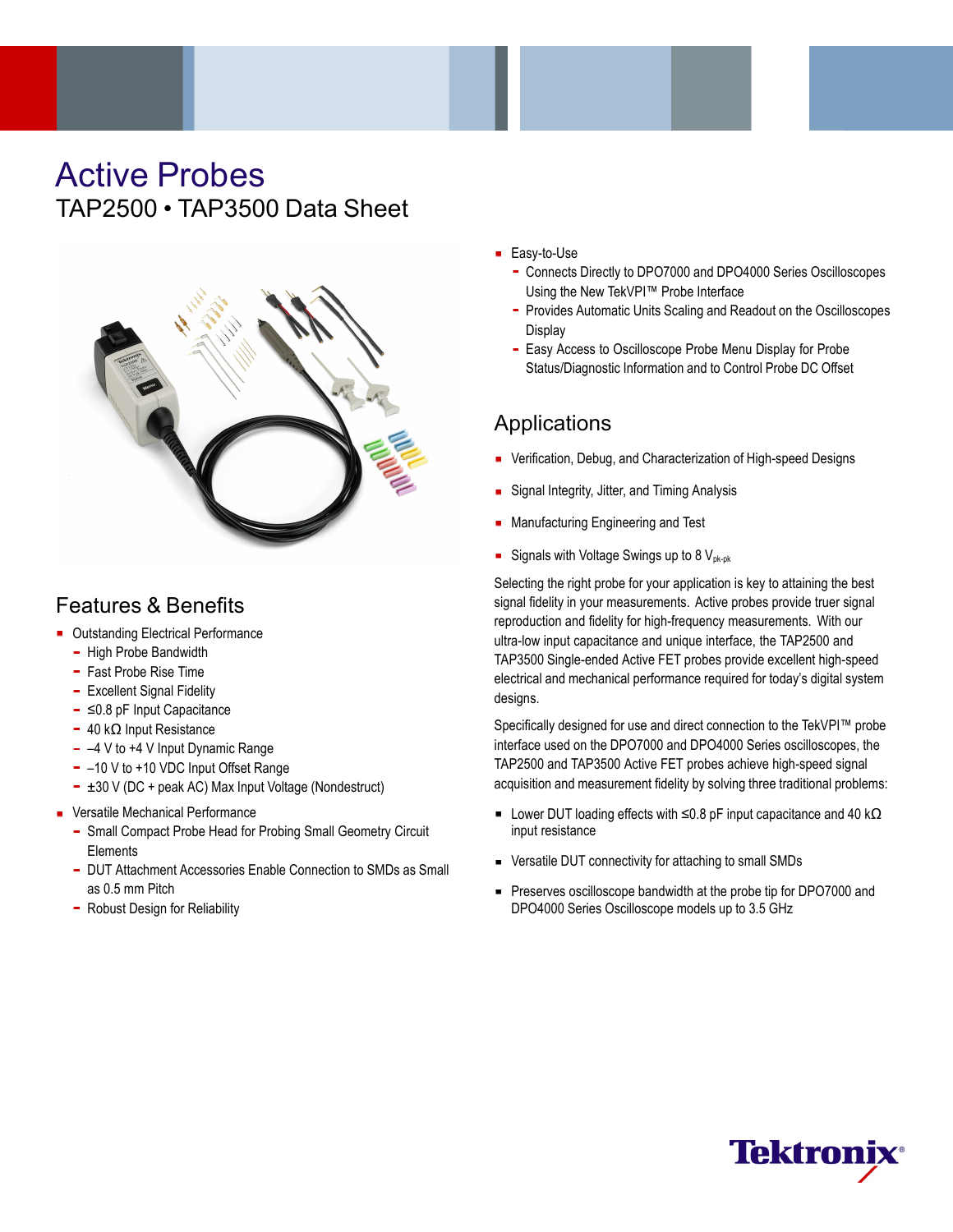### **Characteristics**

**Bandwidth (Probe only) –** ≥2.5 GHz (TAP2500). ≥3.5 GHz (TAP3500).

**Attenuation (Probe only) –** 10:1.

**Rise Time (Probe only) –** <140 ps (TAP2500). <130 ps (TAP3500). **Input Capacitance –** ≤0.8 pF. **Input Resistance –** 40 kΩ. **Input Dynamic Range –** –4 V to +4 V. **Input Offset Range –** –10 V to +10 V. **Max Input Voltage (Nondestruct) –** ±30 V (DC + peak AC). **Propagation Delay –** 5.3 ns.

### **Physical Characteristics**

| <b>Dimensions</b> | mm    | in.                                     |
|-------------------|-------|-----------------------------------------|
| Width             | 7.6   | 0.30                                    |
| Height            | 7.6   | 0.30                                    |
| Depth             | 57.2  | 2.25                                    |
| Cable Length      | 1300  | 51                                      |
| Weight            | kg    | Ib.                                     |
| Net               | 0.091 | 0.2 (probe only, using<br>ME lab scale) |

#### **Power Requirements**

TAP2500 and TAP3500 are powered directly by the DPO7000 and DPO4000 Series Oscilloscopes using TekVPI™ probe interface.

#### **Recommended Oscilloscopes**

DPO7000 and DPO4000 Series Oscilloscopes with TekVPI™ probe interface.

#### **Environmental**

**Temperature –** Operating: 0 °C to +50 °C. Nonoperating: –40 °C to +71 °C. **Humidity –** Operating: 5% to 95% Relative Humidity (RH) at up to +30 °C; 5% to 85% RH above +30 °C up to +50 °C; noncondensing. Nonoperating: 5% to 95% Relative Humidity (RH) at up to +30 °C; 5% to 85% RH above +30 °C up to +75 °C; noncondensing.

#### **Altitude –**

Operating: Up to 4,400 m (15,000 ft.). Nonoperating: Up to 12,192 m (40,000 ft.).

#### **Regulatory**

**Emissions Compliance –** EN 55011, Class A. **Compliance Labeling –**

C-Tick (Australia / New Zealand) CE (European Union) WEEE (European Union)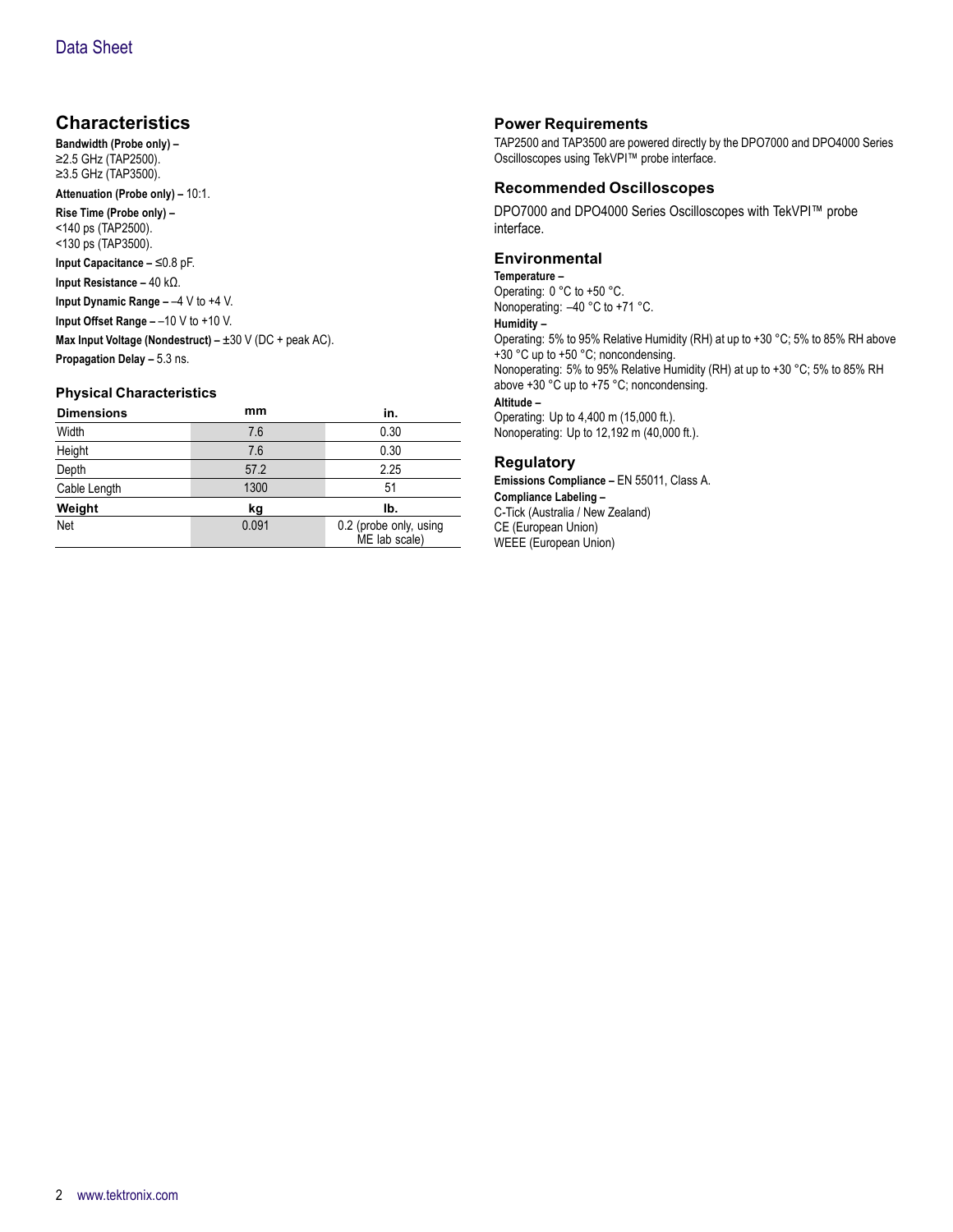## **Ordering Information**

#### **TAP2500**

2.5 GHz Active Probe.

#### **TAP3500**

3.5 GHz Active Probe.

| <b>Description</b>                                             | Qty with TAP2500<br>and TAP3500 | <b>Reorder Part Number</b><br>(Qty) |
|----------------------------------------------------------------|---------------------------------|-------------------------------------|
| Y-lead Adapter (2 each)<br>and 3 in. ground lead<br>$(3$ each) | 1 set                           | 196-3456-xx (1 set)                 |
| SMT KlipChip™ Adapter                                          | 2 each                          | 206-0364-xx (1 ea)                  |
| Customizable Ground<br>Lead (set of 5)                         | 1 set                           | 196-3482-xx (1 set)                 |
| Color Band Kit<br>(5 colored pairs)                            | 1 set                           | 016-1315-xx (1 set)                 |
| Pogo Pin Ground<br>(set of 10)                                 | 1 set                           | 016-1772-10 (1 set)                 |
| Square Pin Socket<br>(set of 10)                               | 1 set                           | 016-1773-10 (1 set)                 |
| Push-in Probe Tip<br>(set of 10)                               | 1 set                           | 131-5638-11 (1 set)                 |
| Right-angle Adapter<br>(set of 10)                             | 1 set                           | 016-1774-xx (1 set)                 |
| SureToe™ Adapter<br>(set of 4)                                 | 1 set                           | 131-6254-xx (1 set)                 |
| <b>Antistatic Wrist Strap</b>                                  | 1 each                          | 006-3415-xx (1 ea)                  |
| Nylon Carrying Case                                            | 1 each                          | 016-1952-xx (1 ea)                  |
| <b>Plastic Accessory Case</b>                                  | 1 each                          | 006-7164-xx (1 ea)                  |
| <b>Instruction Manual</b>                                      | 1 each                          | 071-xxxx-xx (1 ea)                  |

#### **Optional Accessories**

| <b>Description</b>                            | <b>Package Quantity</b> | <b>Ordering Part</b><br><b>Number</b> |
|-----------------------------------------------|-------------------------|---------------------------------------|
| 50 mil pitch (.050 inch)<br>IC Adapter        | 12                      | SF501                                 |
| 25 mil pitch (.025 inch)<br>IC Adapter        | 12                      | SF502                                 |
| 0.5 mm IC Adapter                             | 12                      | SF503                                 |
| IC Micro Grabber                              |                         | 013-0309-xx                           |
| SMA-to-Probe Tip Adapter                      |                         | 015-0678-xx                           |
| <b>TekVPI Calibration Fixture</b><br>(for PV) |                         | 067-1701-xx                           |

#### **Manual Language Options**

**Opt. L5 –** Japanese instruction manual.

**Opt. L7 –** Simplified Chinese instruction manual.

#### **Service Options**

**Opt. C3 –** Calibration Service 3 years.

**Opt. C5 –** Calibration Service 5 years.

**Opt. D1 –** Calibration Data Report.

**Opt. D3 –** Calibration Data Report 3 Years (with Opt. C3).

**Opt. D5 –** Calibration Data Report 5 Years (with Opt. C5).

**Opt. R3 –** Repair Service 3 Years.

**Opt. R5 –** Repair Service 5 Years.

**Opt. CA1 –** Single calibration event, or coverage for the designated calibration interval, whichever comes first.



Tektronix is registered to ISO 9001 and ISO 14001 by SRI Quality System Registrar.